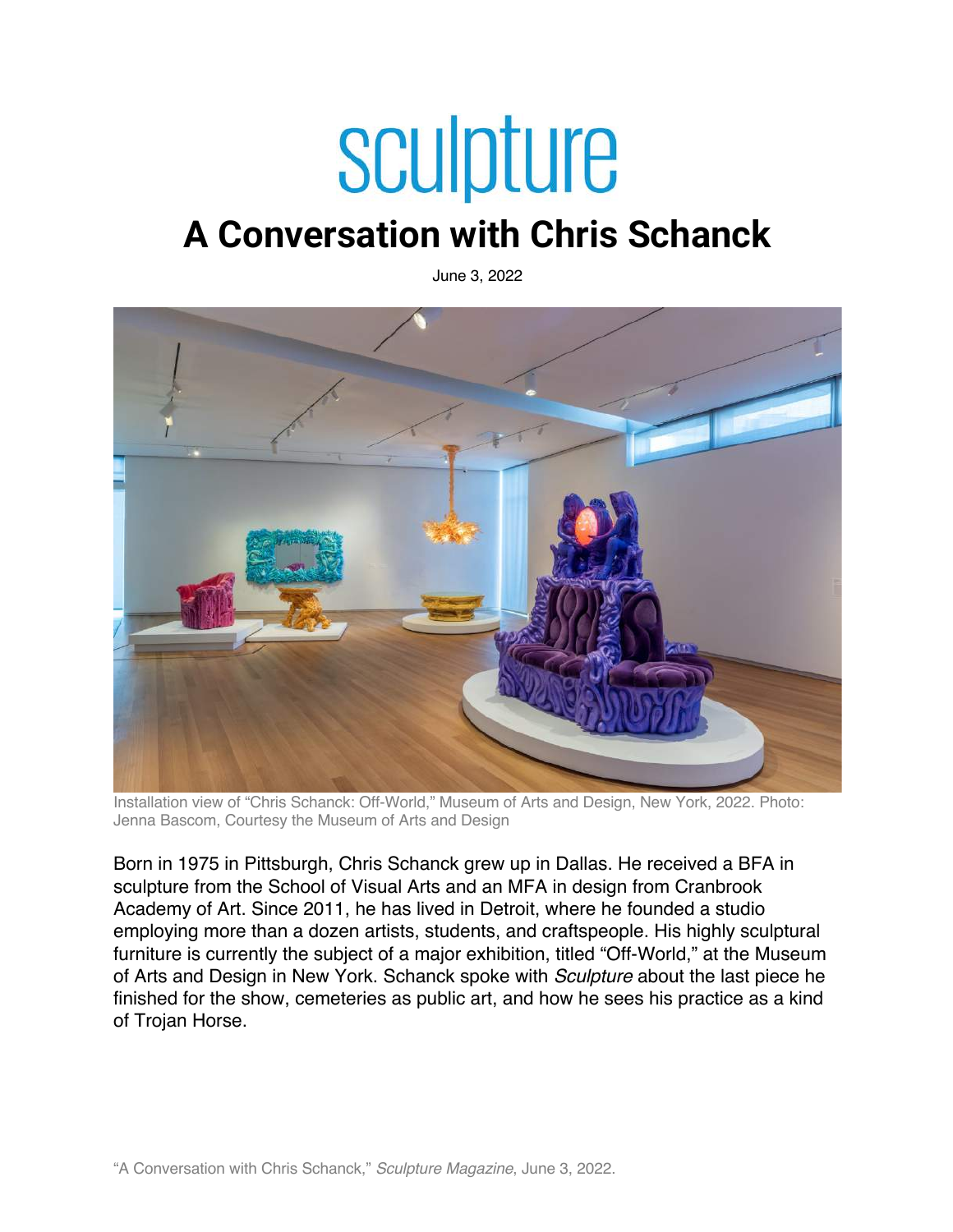

*Banglatown*, 2018. Steel, aluminum, wood, polystyrene, burlap, hide, and resin, 86 x 84 x 24 in. Photo: Michelle and Chris Gerard, Courtesy the artist and Friedman Benda, New York

### *Sculpture***: Tell us about the origin of** *Mortal Bench***.**

**Chris Schanck:** *Mortal Bench* came later in the evolution of the show. The show was originally conceived about three years ago. The good thing about having two or three delays due to the lockdown was that it gave me more time to consider what to do. I had an initial concept of the overall arc or set of themes to explore, but that was not what I ended up doing. The show started with a title, which was "Off-World," which sort of encompassed the vibe of the work and where it was going. I originally took that title from science fiction literature of the '50s, and it means something like non-native to the planet earth, whether it qualifies as life or not. And it took on an additional meaning, which was most relevant to this piece, and to me it was something of a revelation. "Off-World" was another way to describe the last thing we would do, that all of us would do as people, and that's die—to take the trip to the afterworld, however one wants to interpret that.

I was already working on the archetype of communal seating, and I was looking at interior historical references, from modern mall seating to 16th-century French settees. But I also have an interest in public seating in cemeteries, if we can put cemeteries in the category of public art, for the sake of the conversation, especially cemetery statuary, which is often elevated—we have to look up at it. On one level, *Mortal Bench* is a beta test for my most ambitious project, one I've only begun in my head. I've always thought of public art as the highest form of art. One way I'd like to demonstrate that is with a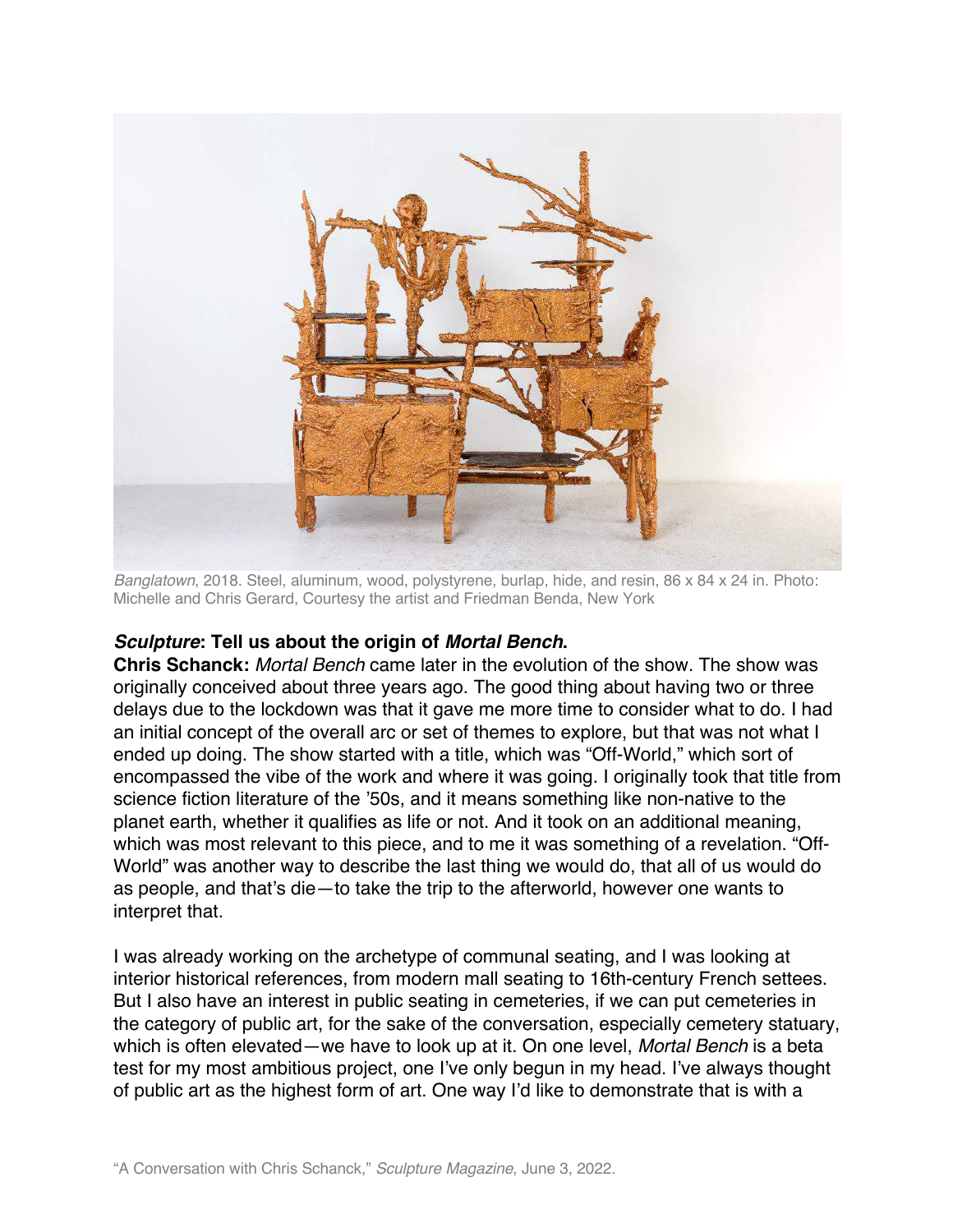functioning cemetery as a design and sculptural project—everything you'd think of in a cemetery, from the entrance to the fencing, to the stones, to the landscaping, even taking into consideration the ideologies of the people entering it. I'm working on having my immediate family sign off on being involved in the project, after their deaths. I'm also working on a description of who else would be eligible, but it would be pretty open. So *Mortal Bench* is a beta test for that. Obviously the piece is intended for an interior, but you could reimagine this form in cast concrete or granite or whatever. We were in the middle of the pandemic, and I almost hate to relate the pandemic to the generation of this work, but there's no way around it.

#### *Sculpture***: How do you begin a piece?**

**CS:** My practice is based in drawing. It's the only truly personal and isolated part of my practice. I do it at home, away from the crowd of the studio. The lockdown gave me time to burrow into my drawing practice in a way I hadn't been able to in probably 10 years, since grad school. Things come out, they flow in a way that is emotional rather than intellectual—there's a hand-mind connection that's beyond my skill set to understand.



*Mortal Bench*, 2022. Wood, steel, polystyrene, polyurea, aluminum foil, resin, and velvet, 83 x 90 x 60 in. Photo: Clare Gatto, Courtesy Friedman Benda and Chris **Schanck**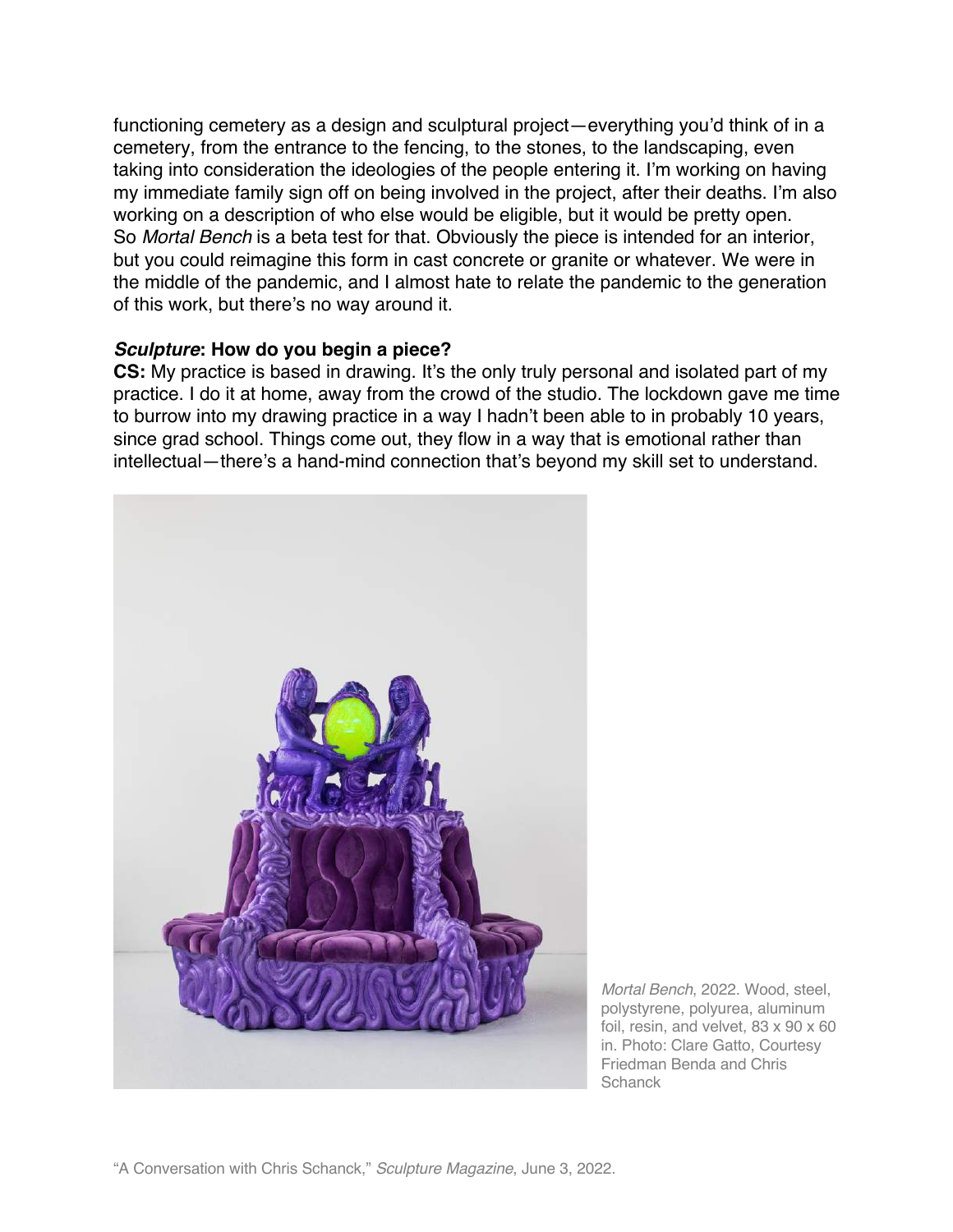### *Sculpture***: What was the inspiration for** *Mortal Bench***?**

**CS:** I started drawing this public piece, *Mortal Bench*, and wanted to add symbolism to it. If we look at the plan from above, each position on the settee angles outward. You can turn to speak to the person next to you, but really your gaze is straightforward; it is directed out at the world, meaning it is individual, rather than about conversation.

During the pandemic I began calling my grandparents. They're in their 80s, and I didn't know if I was going to see them again, so I took the opportunity to have some lengthy conversations about them, from their time growing up to where they see themselves in the world today. These are two working-class folks from Pittsburgh, who lived through their own virus/plague, which was polio. There was no cure, and you never knew who was going to get it—this was a constant threat that went on throughout their adolescence. They said we've experienced these types of things throughout history, and now it's your generation's turn.

Their take on it got me thinking about the historical aspect and looking back to the Black Death, the plague. There was a series of three great plagues that occurred during the middle to late Middle Ages. They were clueless about what to do: they got the science almost completely wrong, but the symbolism was entirely correct. Part of that symbolism, under the umbrella of *memento mori*, was Death and the Maiden, which first appeared in Germany and then throughout Europe. It's a simple motif of the Maiden on one side, usually portrayed as young, beautiful, perhaps erotic, and on the other side, Death coming to collect her. It's very clear in its depiction—maybe not the most sophisticated interpretation of the message, but I think that's part of the intent. Sometimes the simplest forms are the ones that communicate the most with the masses. Looking back at the symbolism that took hold over centuries would be more effective than trying to create a new symbolism—I was leaning on the power of the historical reference.

### *Sculpture***: Tell me about the oval light between Death and the Maiden.**

**CS:** Ah, the light. In the early Renaissance, grotesques—those masks you find inscribed on the outside of buildings, on churches, of the time—were exaggerated faces, scary, bizarre looking, quite unexpected, which goes along with the idea that furniture and forms of the past were more radical and mystical than they are today. When people look at my work and say, "How odd," I'm like, "Have you looked at some of the stuff that people were doing 500 years ago?" It's way fucking stranger than what I do. What I do is just brighter and in different colors. They knew more about this spiritual world, this battle between living a secular life and a religious life. I don't think I'm doing anything new in that sense; it's an interpretation of things that artisans have been trying to work out for hundreds of years.

The grotesque, the face, was an adaption to Death and the Maiden, and it comes from other pieces I was working with, which I incorporated. I've done two table-top lamps (one is in the show) with grotesque faces, but they take their cues from the pop-culture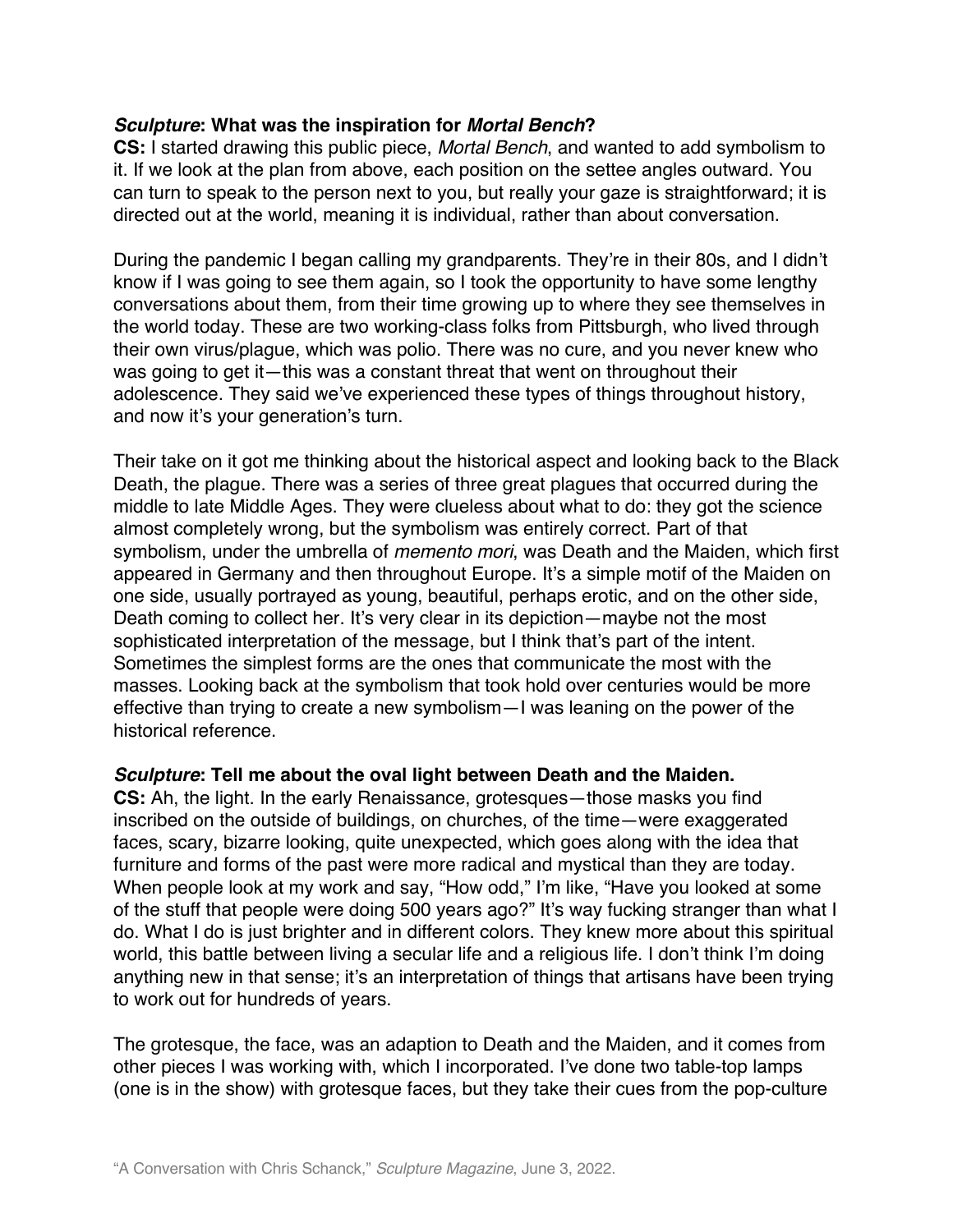references that I grew up with. To me they're a combination of a xenomorph, which would be Giger-esque (H.R. Giger created *Alien*), orcs in the *Lord of the Rings* books and films—more pop-culture manifestations of monsters that I find relatable. The outside of the lamps is the grotesque, and they illuminate as you open them. They function as a lamp, but not an extremely efficient one. It's more of a symbolic light. The grotesque on the outside is a monster to scare away other monsters, and the lights are dim and subtle. I even called the first one *Night Light*, in the sense that it's a form meant to scare away the existential threats that keep you up at night. The idea is that it can function on this emotional level—no idea if that's successful or not. Beginning with the Industrial Revolution, furniture design and manufacturing materials have become extremely sophisticated, and we can create many things cheaply. But what else can furniture and domestic objects do for us?

Historically you would just see the two—Death and the Maiden—but I put the light in the middle. They're both meant to be holding up this protective light to ward off the fears and existential threats through the journey of life. I'm 46, I'm not 26 anymore, and my thoughts go more and more toward mortality and how much time I have left. For me it's measured in shows: how many more exhibitions I can make, how many more works of art I can create, and how many of those can be actually meaningful to me firstly. If I believe it to be a version of the truth and I know how to explore it, that's the best chance to reach an audience.



Installation view of "Chris Schanck: Off-World," Museum of Arts and Design, New York, 2022. Photo: Jenna Bascom, Courtesy the Museum of Arts and Design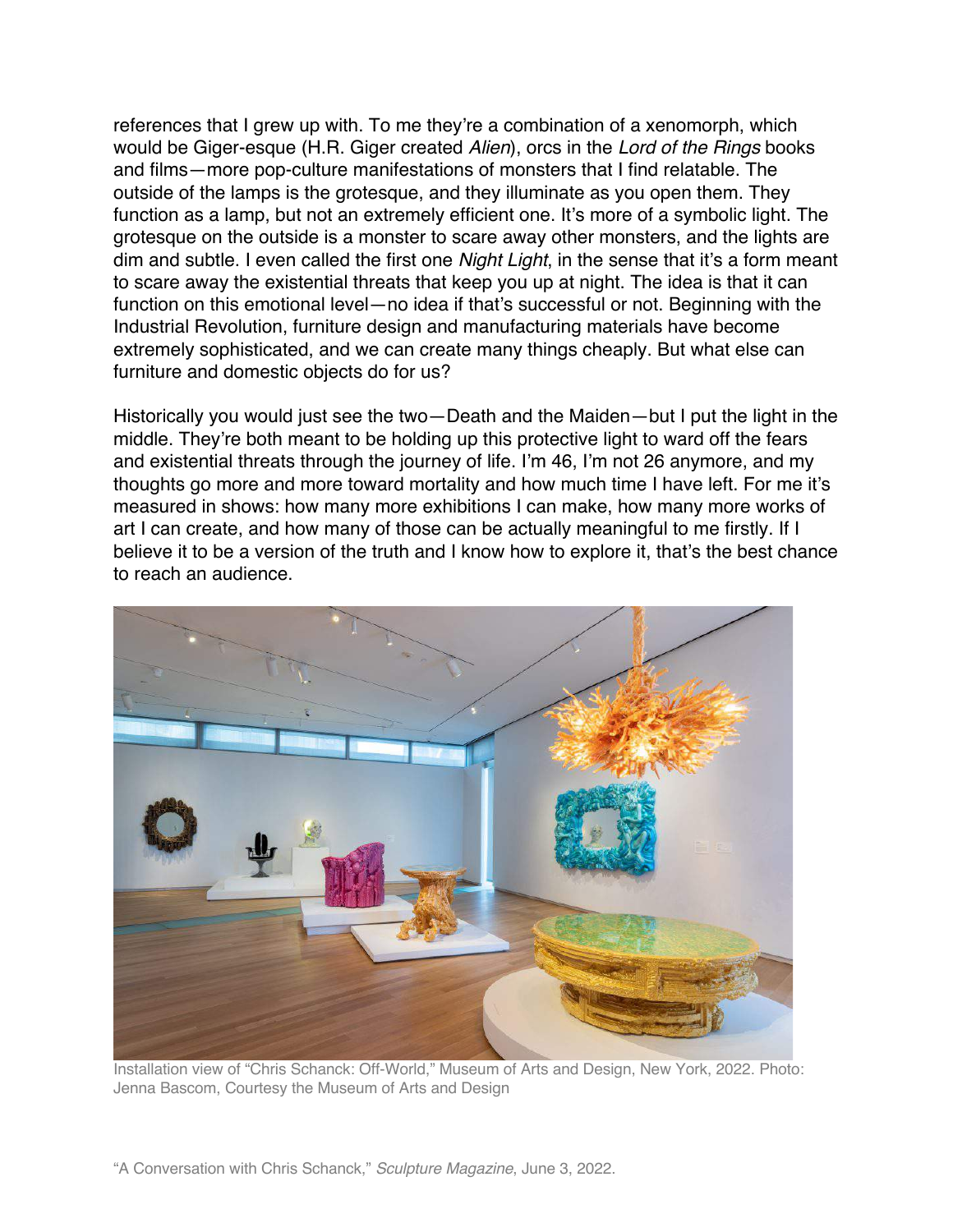### *Sculpture***: How did you create the figures?**

**CS:** The figures were hand-sculpted. In my heart I'm a sculptor. When I drew them, they were a difficult subject matter to take on, because they have to be representative of something. You can't just throw figures out there and not have an idea of what they're doing. That might be the first time I've worked that way, even though I had a great education in life drawing and a competent understanding of the body. But it was definitely a formal challenge to my skill sets. It was the last piece I made for the show because I was afraid of it for a year.

## *Sculpture***: What did you sculpt them in?**

**CS:** The figures are pure foam. It's slightly higher-density foam that can pick up a bit more detail. And if you look closely there are cloths draped across the figures, and those are actual cloths we coated in resins, which were then hardened. The form makes you back yourself up with an idea or a narrative, and there's much more that I want to say where those narratives become more personal.

Carving the figures in three dimensions was the most ambitious. There is a figurative piece in the show, the Sylvia Plath mirror, which is in relief, and that was kind of step one. I work very traditionally: I made two small clay maquettes to understand it in three dimensions, and then started to carve a block by removal—with lots of fuckups, but the material is so forgiving, you just chop a piece off, put a new block on, and sculpt again. Furniture takes a long time and is extremely expensive, at least the type I make, so wherever I can find expediency without sacrificing meaning, I'm quite happy.



*Gold 900*, 2018. Wood, burlap, polystyrene, resin, and aluminum, 33.5 x  $33.5 \times 33.5$  in. Photo: Michelle and Chris Gerard, Courtesy Robert and the late Julie Taubman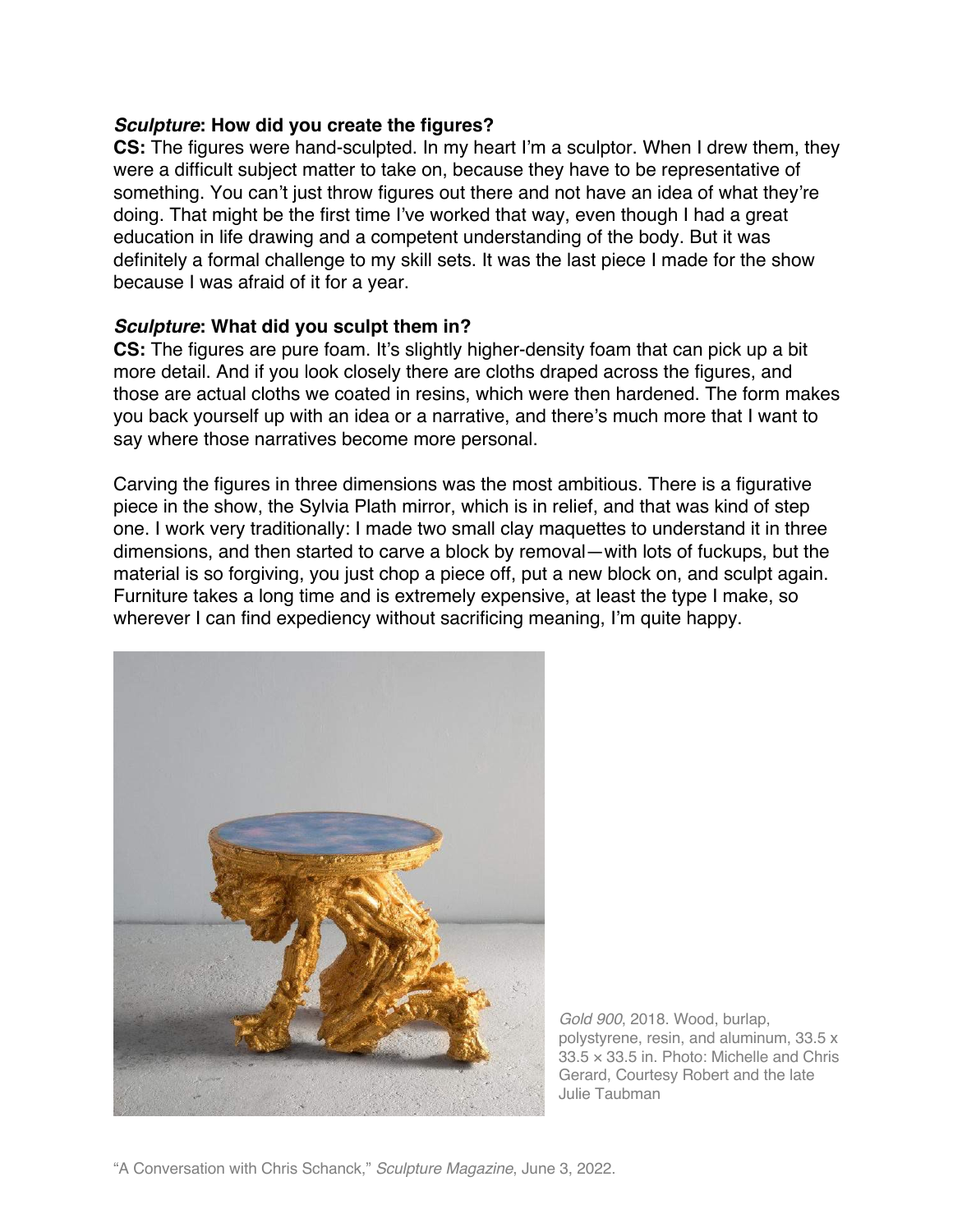#### *Sculpture***: Do you ultimately see your pieces as sculptures?**

**CS:** There's this difference between the piece being a functional and a sculptural object, and this is just a constant question that designers like myself who dabble between both worlds get asked. Are you a designer or an artist? Is this design or art? I didn't know how to address these questions early on because my training was in very traditional fine arts. My goal since I had any sort of consciousness was to be an artist, and I studied that as earnestly as I could from adolescence. I attended an arts magnet high school, which really nourished my talents. I grew up in a by day working-class, and by night proletarian family; we were a good family, but we literally exchanged the labor of our bodies for money. I went to New York to study painting and sculpture at the School of Visual Arts, and at some point I had a crisis of faith in what I was doing as an artist and slowly made this transition into design, with the intent of doing something meaningful, actually contributing to society in some way other than culturally. At the time I was inspired by whoever came up with the curb-cut in the sidewalks, so people on bicycles and in wheelchairs could access sidewalks like the rest of us. It's something important and ubiquitous, but we don't really care about the author.

That was my intent going into design; I learned a lot in trying it but utterly failed. I'm just not wired that way, for noticing those things in the built environment. I settled back into what I know best, and that's expressing things through form and sculpture. Design meant for me, conceptually, that I could make sculptures to touch and interact with, and that could be in the home, not relegated to institutions. I'm getting to this art and design dilemma, where my first instincts, especially coming out of grad school, were almost for arguing, "What's the difference?" Why are we making such a big deal about this? Every show or interview I had at the beginning of my studio this always came up, and it continues to come up, whether you're talking about it intellectually or from a market point of view. I think it's a market-driven question, keeping the design and art world separate through fairs and auction houses, so each of the powers that be can control those markets. But there's definitely increasing fluidity with each new generation. Look at Gen Z and gender issues. That's a somewhat good metaphor for how artists operate: they don't fit neatly in boxes, they move around culture with relative ease, they make connections that others tend to overlook, and the good ones point to things we may be overlooking and even prophesize where we may be going. Artists have always been fluid, at least the good ones.

That's the pro argument for art and design coming together in a real way. These things are blurring, and everything is so damned confusing and overlapping, and the persistence of the old guard maintaining the difference between art and design will be a battle that they will eventually lose, just because the generations to come will stop seeing these distinctions as so formal. That's my guess, and you can already start to see it. Maybe I'm the precursor to that movement. In my mind, I'm an artist who found his medium in making artifacts, furniture specifically.